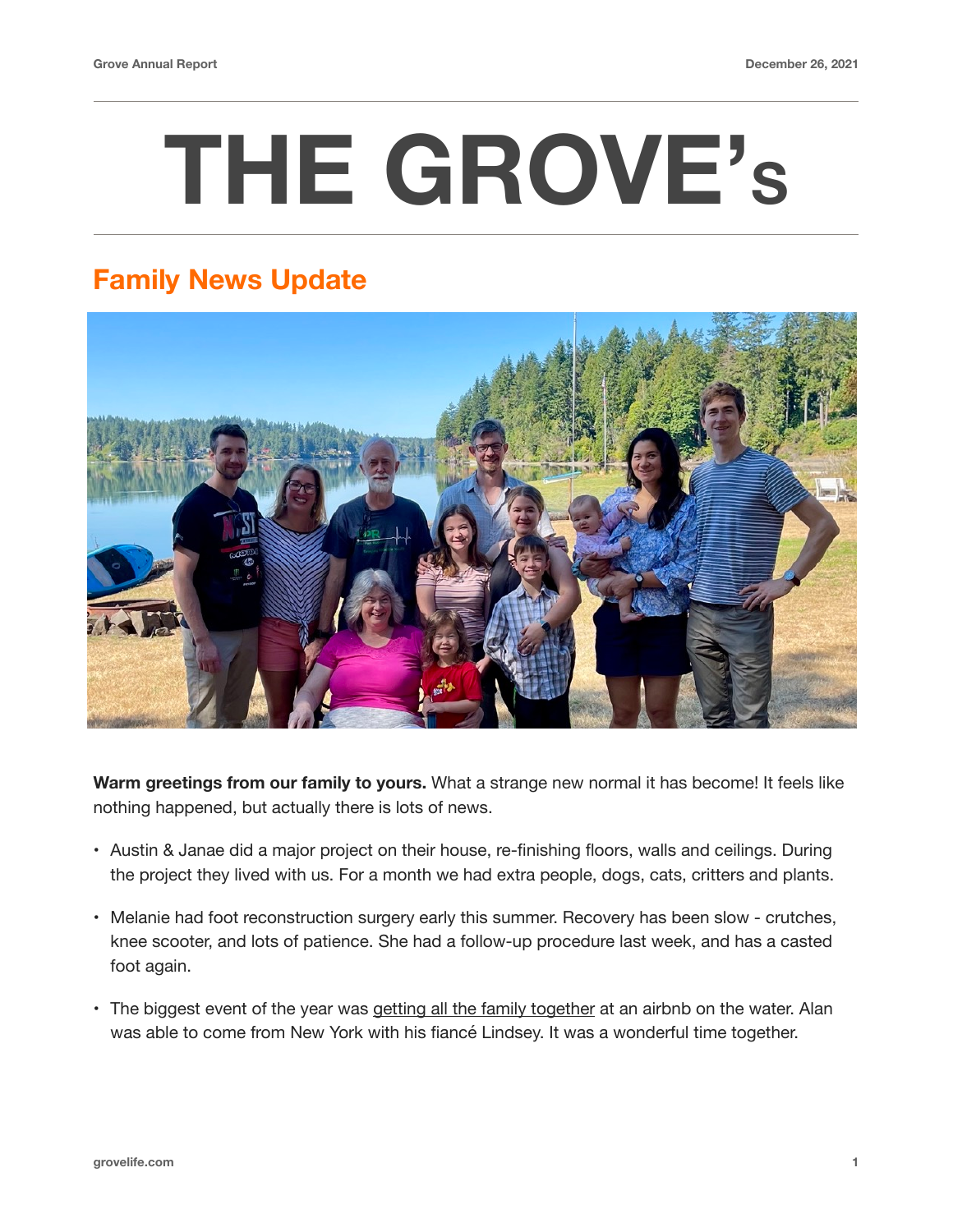- My mom [wrote a biography](http://www.grovelife.com/pages/20210401_aStoryOfLarry.html) of me for my grandkids, and Austin turned it into a book at his work.
- I did a [three day kayak trip](http://www.grovelife.com/pages/20211103_SanJuanKayakTrip.html) in the San Juan Islands with some friends. What a beautiful area! There was a cave we could float into.
- There were walks to the rope swing in the woods with grandkids and others. There were many walks in local places with my sister when she stopped in. I played in a cello recital outside in a park!
- Melanie's birthday dinner was exceptional again. The cooks in our family amaze me.
- Work continues very busy for me, and Melanie was back at in-person school this year.
- This year Melanie and I were able to go to a Christmas choral concert. Sublime. I had missed the shared music experience.



Cami and I getting ramen





One of my walking places. The rope swing. It was first put up when my boys were young.